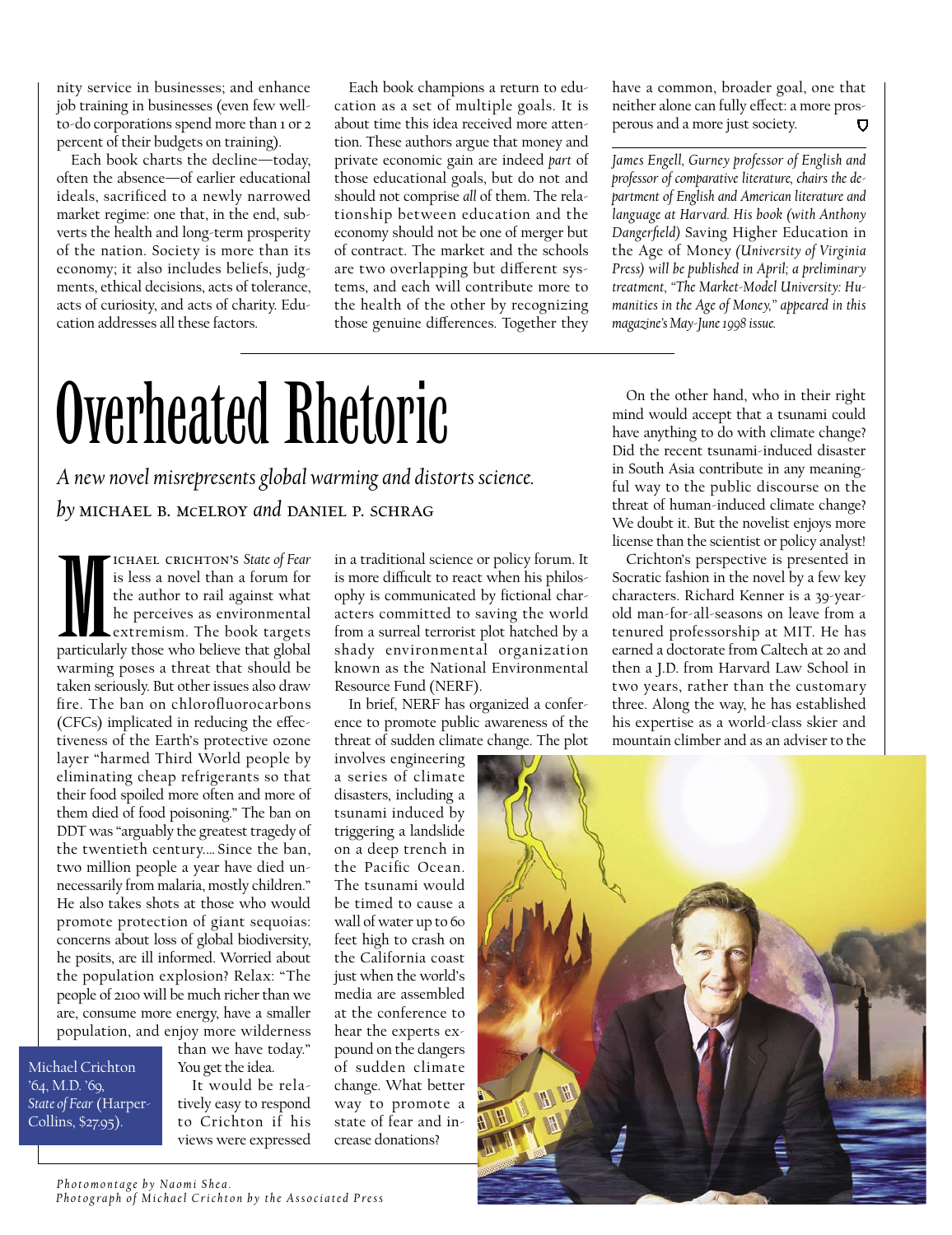Environmental Protection Agency (EPA), Department of the Interior, Department of Defense, government of Nepal, and an unspecified number of corporations.

Jennifer Haynes, a lawyer, is a karate expert proud to have killed a would-be assailant with her bare hands when he tried to hold her up at gunpoint. She has been working on a lawsuit proposed to be filed by the Pacific island nation of "Vanutu" against the EPA. (Vanutu stands only a few feet above sea level and its 8,000 inhabitants are alleged to be in danger of having to evacuate their island home in face of the rising sea level triggered by global warming.) As Haynes works on the suit, she becomes convinced that the science of global warming is seriously flawed.

vironmentalists, intellectually lazy and gullible, have no serious response when confronted with facts. It's an effective strategy, especially for those predisposed to receive his book's message. But had Evans and Bradley been a little better prepared, they could have posed a much more serious challenge to the biased, ideological presentation of the issues articulated by Kenner and Haynes.

One of Crichton's persistent themes is that the evidence for global warming is inconclusive, perhaps even phony. Records of temperature change are presented for a variety of locations across the world for the past 150 years with appropriate references to original sources. Crichton for the most part fits the data to a single trend line for the entire time interval.

## Crichton believes that there is a herd instinct in science. This could not be further from the truth.

The primary recipients for Crichton's philosophy as expounded by Kenner and Haynes are clearly much less accomplished. Peter Evans, a young lawyer, works for George Morton, a wealthy philanthropist and the principal funder of NERF's climate-related activities. Evans is convinced from the outset that climate change is a critical issue and that only those in the pockets of industry could doubt the reality of the scientific consensus. Through time though, under the probing questioning of Kenner and Haynes, supported by references to the original scientific literature documented in the book with a series of footnotes and summary quotations, Evans begins to realize that he has been seriously misled.

The other target for Kenner's and Haynes's probing questions and minilectures is a self-indulgent movie actor, Ted Bradley—a committed, but not very well informed, supporter of environmental issues, specifically the dangers of climate change. (He doubts that there are, or ever were, societies that practiced cannibalism; Crichton arranges to have him eaten by a tribe of cannibals in the Solomon Islands. So much for the opposition!)

As he develops the novel's underlying theme, Crichton's enviro-skeptics are smart, informed, and charismatic. The en-

But as we know, the reality is more confusing. Annual averages and five-year running means of temperature for individual stations exhibit significant variability. It is difficult to discern a persistent long-term trend. For some stations, temperature has apparently decreased over time, for others it has increased, and for some it has stayed pretty much the same. How can we reconcile this seemingly messy picture with the consensus conclusions as summarized, for example, by the Intergovernmental Panel on Climate Change (IPCC)? This consensus indicates a modest increase in global average surface temperatures of about 0.3 degree Centigrade between 1900 and 1940, followed by a small decline, by about 0.1 degree, between 1940 and 1970. Temperatures have risen steadily since 1970, climbing by as much as 0.5 degree during this interval. The 1990s was the warmest decade on record and this warming trend persists.

Crichton, speaking through Kenner and Haynes, suggests that the scientists responsible for these analyses cooked the books by fiddling with the original data as they sought to correct, for example, for the so-called heat island effect—the fact that temperatures in cities are warmer than in the surrounding countryside, due to the reflected heat from buildings. In

fact, adjusting data appropriately to correct for biases in the primary record is necessary—and good science—if we are to get to the bottom line, to identify what actually happened to global average temperatures over time. Similar corrections are required for temperatures recorded at the same station at different times of day, or within a city at one part of the record and later at a site outside the city (the airport, for example). A large part of the earth's surface is occupied by ocean. Temperature data are limited in this case and are derived mainly from localized shipboard measurements of surface water. These measurements, too, have been made by different methods over time. Again, to obtain a meaningful long-term trend, the analyst must be aware of the changing circumstances and must (and can) adjust accordingly.

Beyond these specifics, *State of Fear* misrepresents science broadly. Crichton has Haynes assert that the temperature data are adjusted by "the very people who have most to gain from that adjustment" and "Whenever you have one team doing all the jobs, then you are at risk for bias. If one team makes a model and also tests it and also analyzes the results, these results are at risk." Elsewhere Haynes states that "it is never a good policy for the fox to guard the hen house." This is transparently misleading. Several groups have analyzed the temperature data independently and reported basically similar results. Different groups of scientists have been involved in building models and comparing their outputs with actual observations. These models differ in terms of both assumptions and methodologies and results vary accordingly. Crichton, apparently, has the view that there is a herd instinct in science. This could not be further from the truth. Scientific reputations are made *not* by reaching conclusions drawn by others earlier, but rather by challenging the status quo. Competitive juices fuel progress.

Crichton's main character, the ubiquitous Professor Kenner, singles out James E. Hansen, long-time director of the NASA Goddard Institute for Space Studies (GISS), a scientist with many years of distinguished contributions to earth and planetary science, for particular attack. In testimony to Congress in 1988, Hansen offered projections of how global temperature might increase through the end of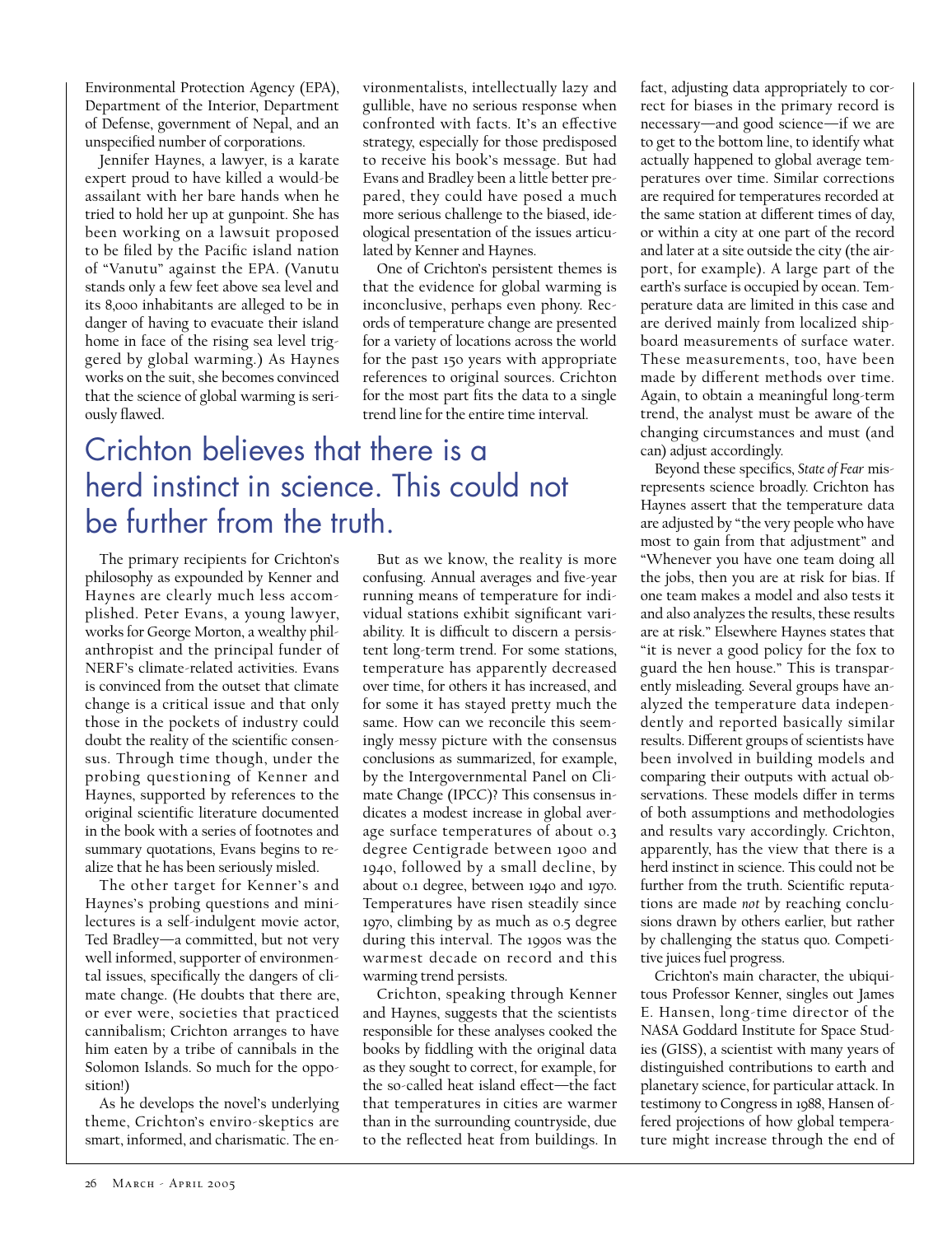the twentieth century, while expressing the view that the signature of the human influence should soon be unambiguously clear in the climate record.

To project climate's future requires an assumption about future economic growth-in particular, of the pattern for future emissions of key greenhouse gases such as carbon dioxide. Following the conventional approach, Hansen considered three possible scenarios for future emissions (rapid growth, business as usual, and significant curtailment) and evaluated the consequences of each for future climate change. Crichton has Kenner focus exclusively on results from the high-growth model, concluding that Hansen's projections for future global climate change turned out to be "wrong by 300 percent." Had he opted to talk about the intermediate growth scenario, Crichton would have been forced to conclude that Hansen's projections were right on. But that would have spoiled the story. Why should a best-selling novelist and Hollywood personality (even with two Harvard degrees) be constrained by the usual requirements for fair play and accuracy?

Ironically, Hansen provides a classic example of how Crichton is wrong on another of his pet prejudices: that scientists follow the money and are careful to ensure that their research results are consistent with the views of their sponsors. Hansen is a civil servant, a NASA employee whose research has been supported almost exclusively by that agency for close to 40 years. When he testified in Congress on his climate projections late in Ronald Reagan's second term, Hansen's bosses at NASA sought to tone down his rhetoric. But he resisted. More recently, he announced publicly that he could not support George W. Bush's candidacy for reelection, given his antipathy to Bush's views on climate change. Hansen continues to serve as director of GISS. He has not felt constrained to adjust his science to the hopes or expectations of his sponsors. And in this he is not alone.

Crichton concludes his book with an appendix in which he discusses eugenics, the science—or pseudo-science—that deals with the improvement of the human race by selective breeding to eliminate undesirable hereditary traits. Eugenics, he points out, enjoyed popular support as a theory in the early part of the twentieth

### And you thought Alpine was only known for real estate funds? Think again...

| Alpine Mutual Funds                                                                                                                                                                                                                                                                                                                                      |        |        |           | Lipper One-year<br>Rankings                                           |
|----------------------------------------------------------------------------------------------------------------------------------------------------------------------------------------------------------------------------------------------------------------------------------------------------------------------------------------------------------|--------|--------|-----------|-----------------------------------------------------------------------|
| <b>Equity Income Funds</b><br>ALPINE DYNAMIC DIVIDEND FUND (ADVDX)<br><b>Balanced Funds</b><br><b>ALPINE DYNAMIC BALANCE FUND (ADBYX)</b><br><b>Tax-Exempt Money Market Funds</b><br>ALPINE MUNICIPAL MONEY MARKET FUND<br>(INVESTOR CLASS) (AMUXX)<br><b>Short Municipal Debt Funds</b><br>ALPINE TAX OPTIMIZED INCOME FUND<br>(INVESTOR CLASS) (ATOIX) |        |        |           | #1 out of 237<br>#1 out of 576<br>#1 out of $132^+$<br>#7 out of $57$ |
|                                                                                                                                                                                                                                                                                                                                                          |        |        | Inception |                                                                       |
| Rankings as of $12/31/04$ based on fund total returns <sup>‡</sup>                                                                                                                                                                                                                                                                                       | 1 Year | 3 Year | Date      |                                                                       |
| Alpine Dynamic Dividend Fund                                                                                                                                                                                                                                                                                                                             | 1/237  | N/A    | 9/22/03   |                                                                       |
| Alpine Dynamic Balance Fund                                                                                                                                                                                                                                                                                                                              | 1/576  | 2/446  | 6/07/01   |                                                                       |
|                                                                                                                                                                                                                                                                                                                                                          |        |        | Since     | Inception                                                             |
| Rankings as of $12/31/04$ based on fund total returns <sup>‡</sup>                                                                                                                                                                                                                                                                                       | 1 Year | 3 Year | Inception | Date                                                                  |
| Alpine Municipal Money Market Fund <sup>+</sup>                                                                                                                                                                                                                                                                                                          | 1/132  | N/A    | 1/119     | 12/05/02                                                              |
| Alpine Tax Optimized Income Fund                                                                                                                                                                                                                                                                                                                         | 7/57   | N/A    | 2/49      | 12/06/02                                                              |

The Fax Optimized Higher Hurre Hutter Hutter (1797)<br>
Tax Cool (2742) 12/00/02<br>
Tax performance does not guaranteed by the Federal Deposit Insurance Corporation or<br>
any other Government Agency. Although the Fund seeks to pr

The funds' investment diverties and ustructuous tenvested and to to trenct sakes changes. The<br>The funds' investment objectives, risks, charges and expenses must be considered carefully before investing. The<br>prospectus cont

Quasar Distributors LLC, distributor

For more information, call us or visit our website at:

888-785-5578, www.alpinefunds.com

# **HARVARD -IN- BUSINESS**

#### **LONDON TOWNCARS, INC. AWARD-WINNING CHAUFFEURED SERVICE IN NEW YORK SINCE 1959**

Luxury sedans, limousines, executive vans, SUVs, London cabs. 800-221-4009, www.londontowncars.com, 212-988-9700; fax 718-786-7625; Steve Spencer '47, Pres.

#### D.C. AREA REALTOR<sup>®</sup>

I CARE, I LISTEN, I DELIVER. Steven Wright, native Washingtonian, fellow Harvardian, and personal real estate consultant, seeks to help you buy or sell D.C. area real property. 703-201-0441. Steven\_Wright@post.harvard.edu. Weichert, Realtors, EOH.

TO ADVERTISE IN THIS **SECTION, PLEASE CONTACT SARA MILLARD 617-496-6686 CLASSIFIEDS@HARVARD.EDU** 

#### **CAREER WORK COACHING**

20 + successful years working with young adults, Fulbright Scholars, and midcareer professionals. The right preparation can launch your successful career. 617-731-0017 for a complimentary success factor analysis. MPA '79, geripb@bu.edu.

#### **BED AND BREAKFAST**

Reservations in homes close to Harvard Yard. Luxury available like broadband Internet access, inroom fax and more. Rates range from \$75 to \$360 per night. www.bettinanetwork.com, 800-347-9166.

#### **HELPING FAMILIES WORK TOGETHER**

I consult exclusively to families in conflict about business or inherited wealth. Unsurpassed experience, sagacity, and discretion. Kenneth Kaye '66, Ph.D. '70. www.kaye.com.